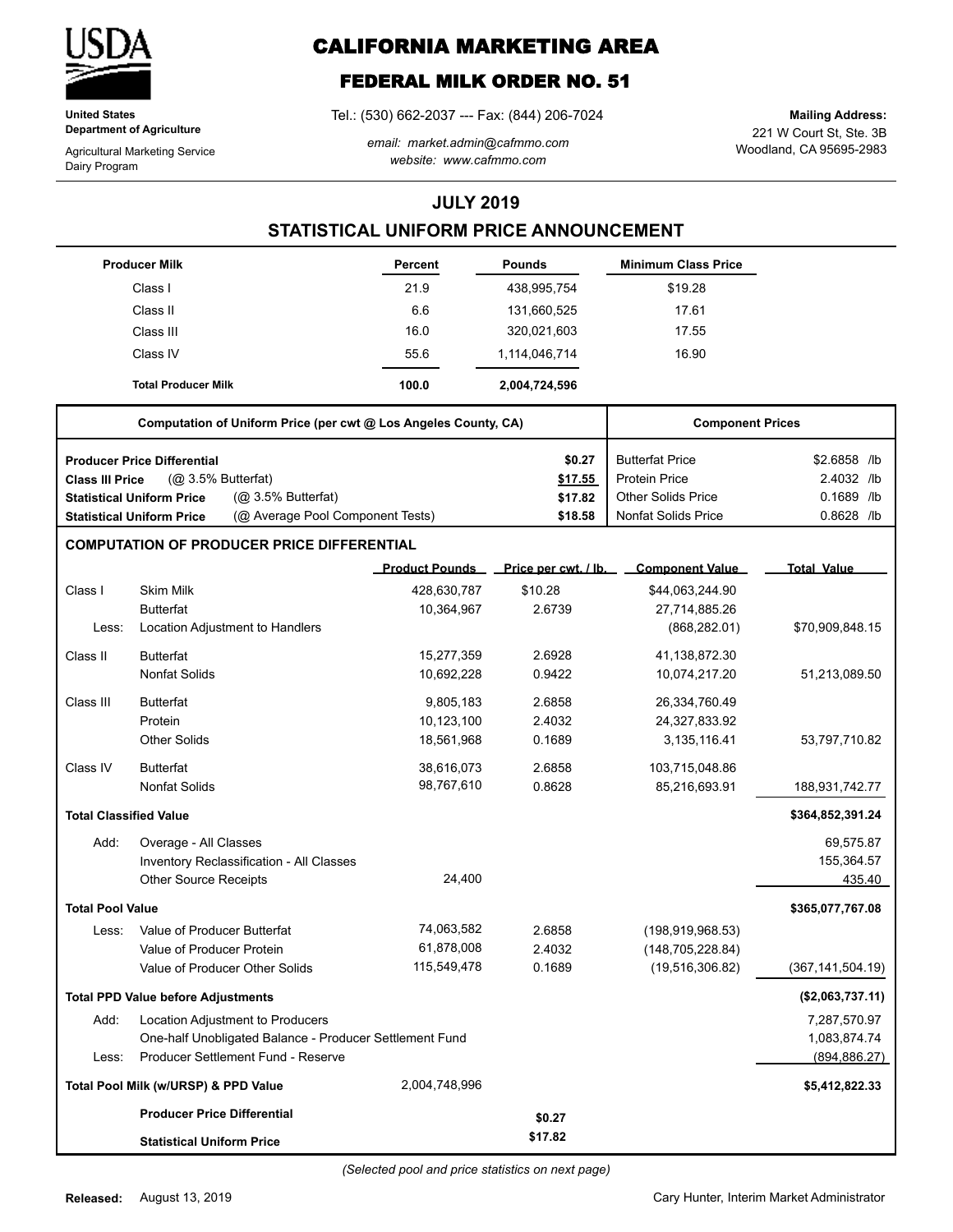# **CALIFORNIA MARKETING AREA**

### **FEDERAL MILK ORDER NO. 51**

| <b>Payment Schedule</b>                                      |                  |  |  |  |
|--------------------------------------------------------------|------------------|--|--|--|
| <b>Payment Dates for the Month of:</b>                       | <b>JULY 2019</b> |  |  |  |
| Payment TO the Producer Settlement Fund due on:              | August 16, 2019  |  |  |  |
| Payments FROM the Producer Settlement Fund made on:          | August 19, 2019  |  |  |  |
| Final payments TO a Cooperative Association must be made on: | August 19, 2019  |  |  |  |
| Final payments to Producers must be RECEIVED by:             | August 19, 2019  |  |  |  |
|                                                              |                  |  |  |  |

#### **Producer Price Differential and Statistical Uniform Price, by Zone Differential**

|                     | Zone<br>1/<br><b>Differential</b> | <b>Adjustment</b> | Producer<br><b>Price</b><br><b>Differential</b> | <b>Statistical</b><br><b>Uniform</b><br><b>Price</b> | 2/ |
|---------------------|-----------------------------------|-------------------|-------------------------------------------------|------------------------------------------------------|----|
|                     |                                   |                   | dollars per hundredweight                       |                                                      |    |
| As Announced:       | 2.10                              | 0.00              | 0.27                                            | 17.82                                                |    |
| <b>Other Zones:</b> | 2.00                              | (0.10)            | 0.17                                            | 17.72                                                |    |
|                     | 1.80                              | (0.30)            | (0.03)                                          | 17.52                                                |    |
|                     | 1.70                              | (0.40)            | (0.13)                                          | 17.42                                                |    |
|                     | 1.60                              | (0.50)            | (0.23)                                          | 17.32                                                |    |

Differentials listed apply to zones included in the California Marketing Area. Outside of this area, differentials may be above or below this range. Differentials apply on a county basis. 1/

2/ Prices at 3.5 percent butterfat, 2.99 percent protein, and 5.69 percent other solids.

#### **Producer Milk Received by Component Pounds**

|                               | <b>Skim</b>   | <b>Butterfat</b> | <b>Protein</b> | <b>Other Solids</b> | <b>Nonfat Solids</b> |
|-------------------------------|---------------|------------------|----------------|---------------------|----------------------|
| <b>Producer Milk Receipts</b> |               |                  | <b>Pounds</b>  |                     |                      |
| Class I                       | 428.630.787   | 10,364,967       | 13.701.625     | 25,580,955          | 39,282,580           |
| Class II                      | 116,383,166   | 15,277,359       | 3,741,370      | 6,950,858           | 10,692,228           |
| Class III                     | 310,216,420   | 9,805,183        | 10.123.100     | 18,561,968          | 28,685,068           |
| Class IV                      | 1.075.430.641 | 38,616,073       | 34,311,913     | 64,455,697          | 98,767,610           |
| <b>Total Producer Milk</b>    | 1,930,661,014 | 74,063,582       | 61,878,008     | 115,549,478         | 177,427,486          |

#### **Selected Pool Statistics**

| Average test of producer receipts: | <b>Butterfat</b>    | 3.69 % |
|------------------------------------|---------------------|--------|
|                                    | Protein             | 3.09 % |
|                                    | <b>Other Solids</b> | 5.76 % |
|                                    |                     |        |

#### **Administrative Assessment and Marketing Service Deduction**

| § 1000.85 - Assessment for order administration | \$0,030 per hundredweight |
|-------------------------------------------------|---------------------------|
| § 1000.86 - Deduction for marketing services    | \$0.040 per hundredweight |